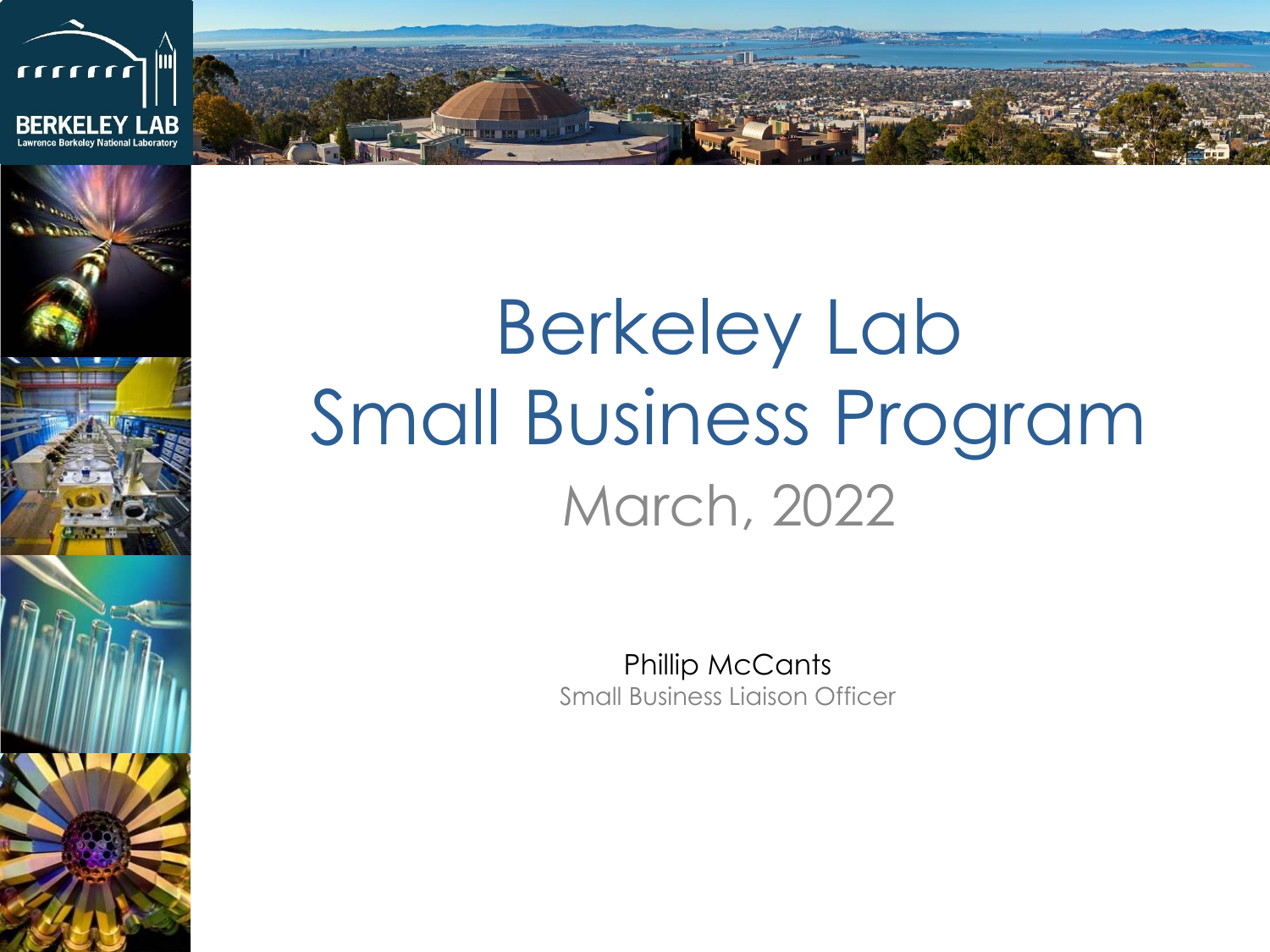



### **Agenda**

- ✓ Small Business Program Mission & Vision
- ✓ Federal Procurement Background
- ✓ Non-Competes & Set-Asides
- ✓ Small Business Utilization & Metrics
- ✓ Becoming An LBNL Supplier
- ✓ Q & A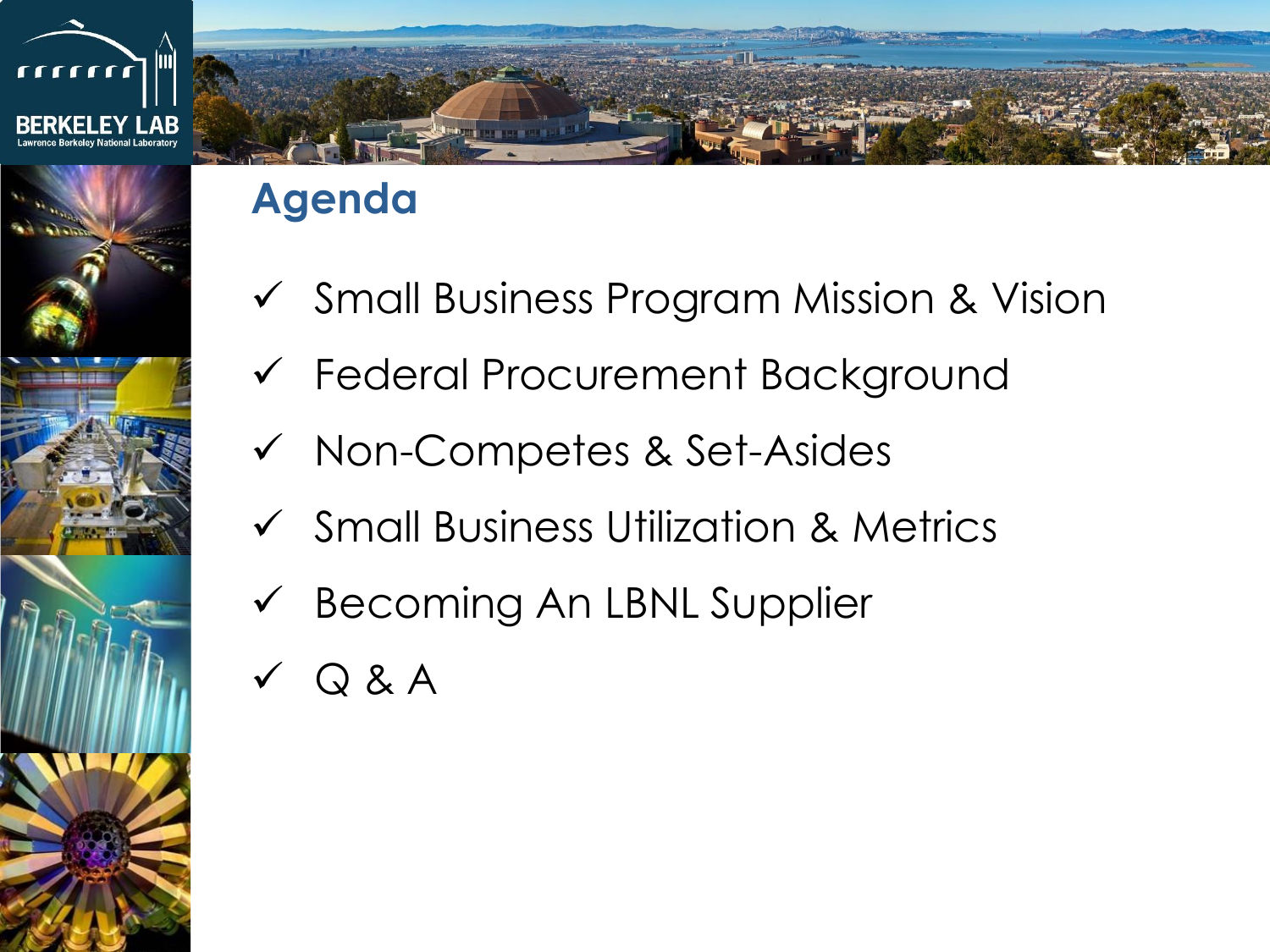

# Mission

To support the growth and development of small business concerns by providing them with *maximum* opportunities to ensure their inclusion in the subcontracting process

# Vision

To be a role model in creating small and minority business success stories in support of the world-class science at Berkeley Lab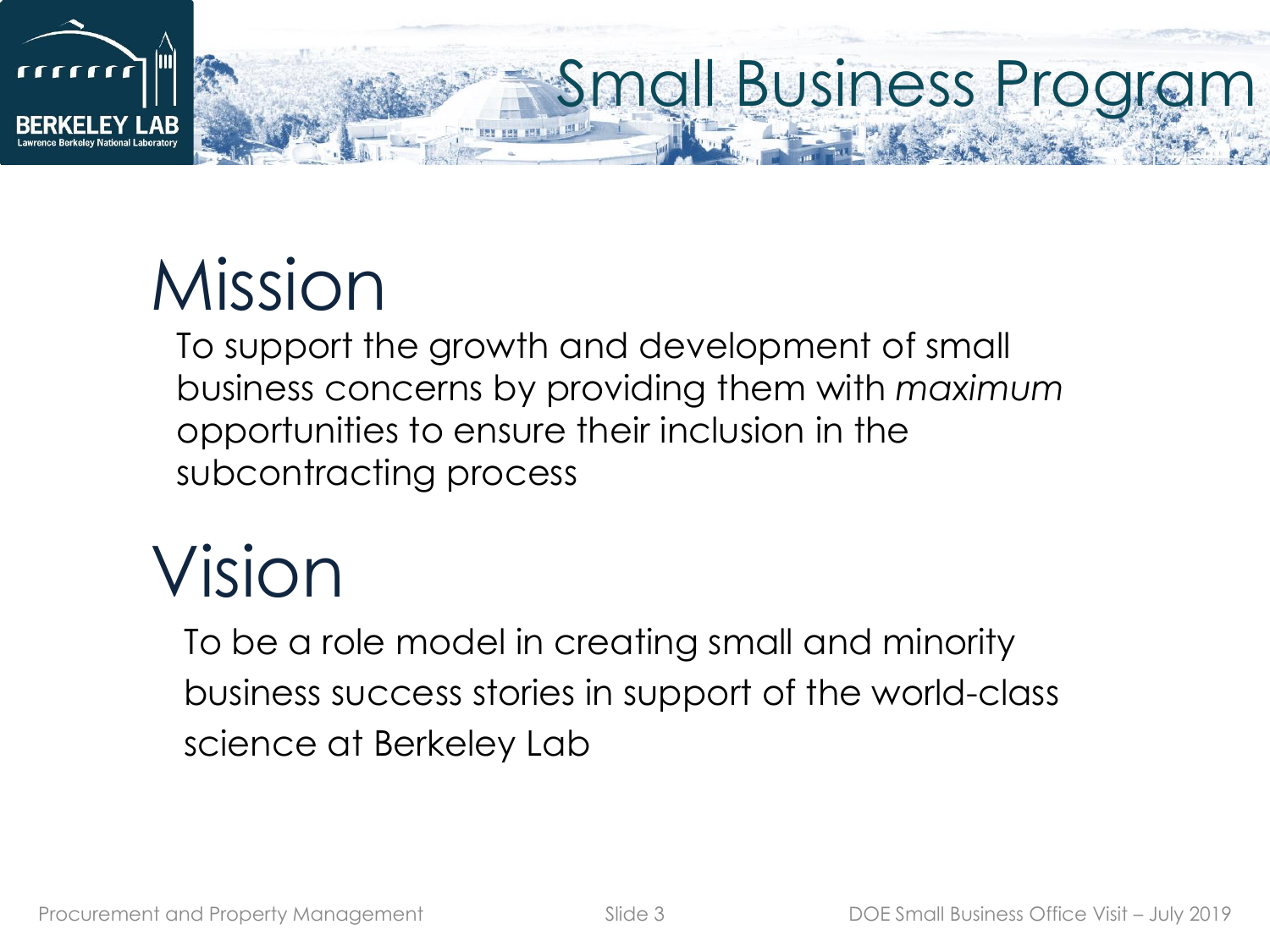

- **Small Business Act**  Public Law 95-507 (as amended)
- **DOE P 547.1A**  Small Business First Policy
- **FAR Clause 52.219-8**
	- LBNL's Small Business Program
- **FAR Clause 52.219-9** – LBNL's SBSP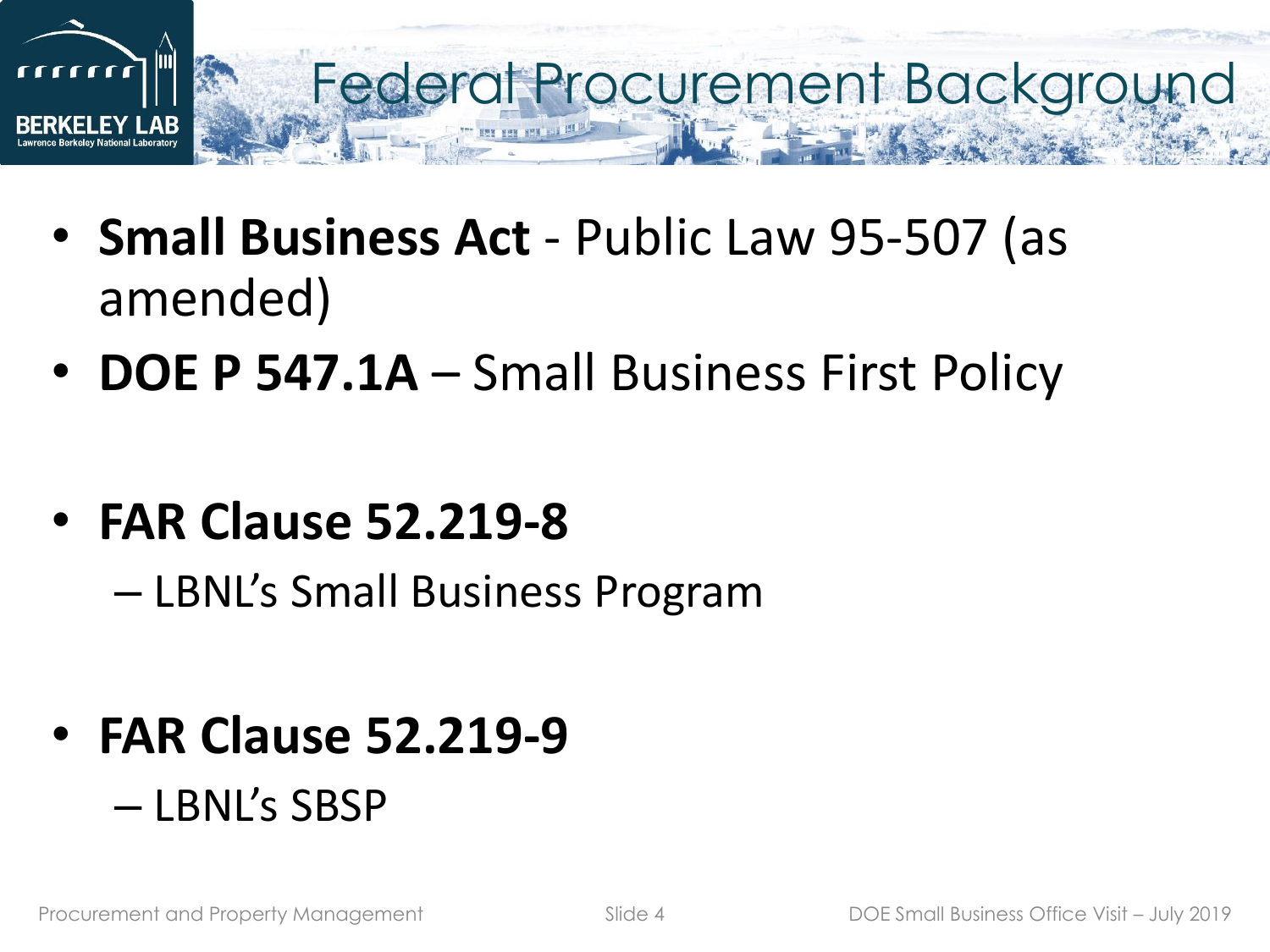

• Subcontracts 25k -150K Non-Compete or Set-Aside for small business(es)

• Subcontracts exceeding \$150K set-aside using rule of 2

• Construction subcontracts up to \$3M set-aside for small businesses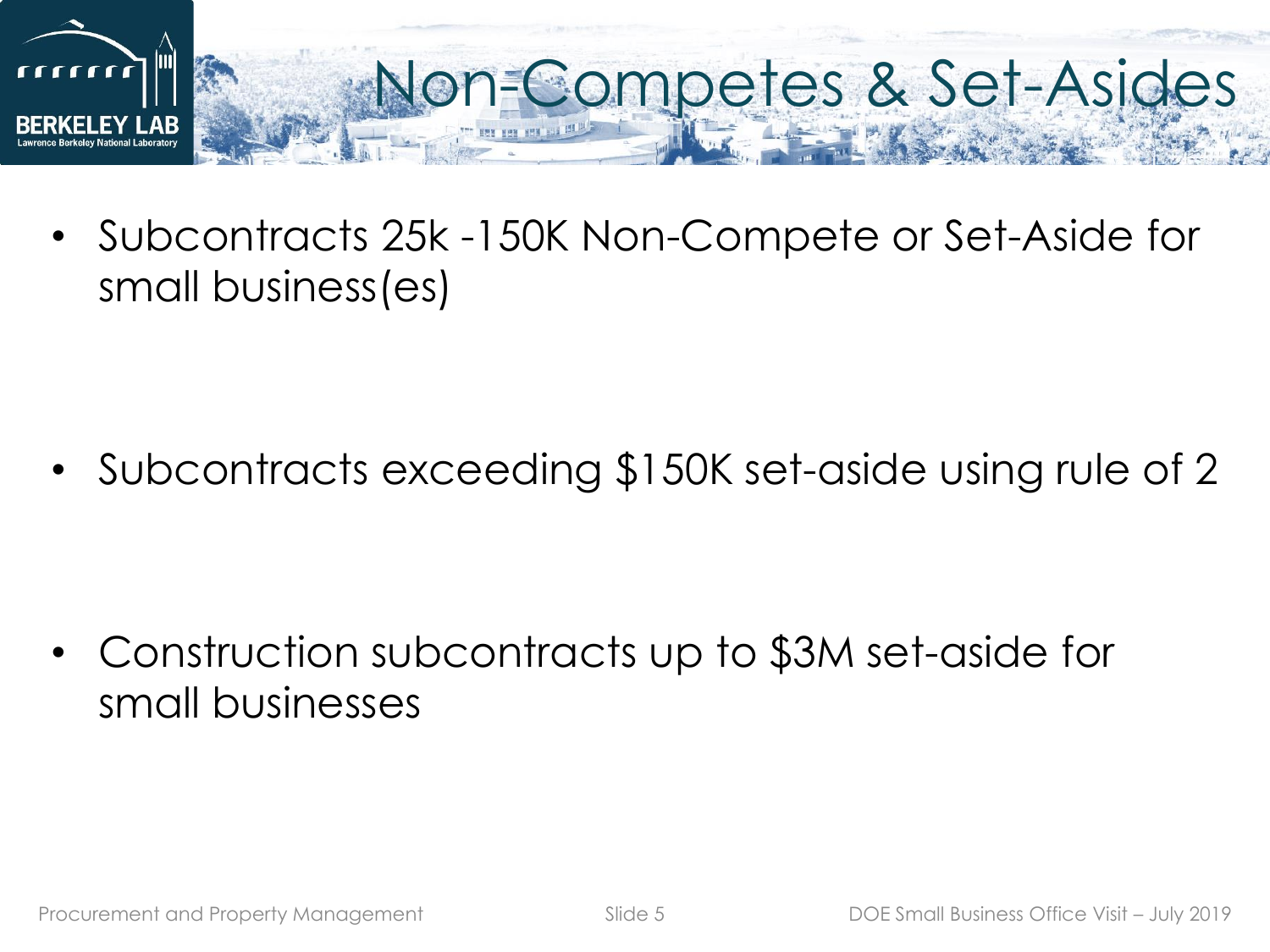

- Subcontracts \$4M or less may be awarded on a noncompetitive basis to a HUBZone *(Up to 6.5m Manufacturing)*
- Subcontracts \$3.5M or less may be awarded on a noncompetitive basis to a SDVOSB *(Up to 6.m Manufacturing)*
- Subcontracts \$4M or less may be awarded on a noncompetitive basis to 8(a) concerns *(Up to 6.m Manufacturing)*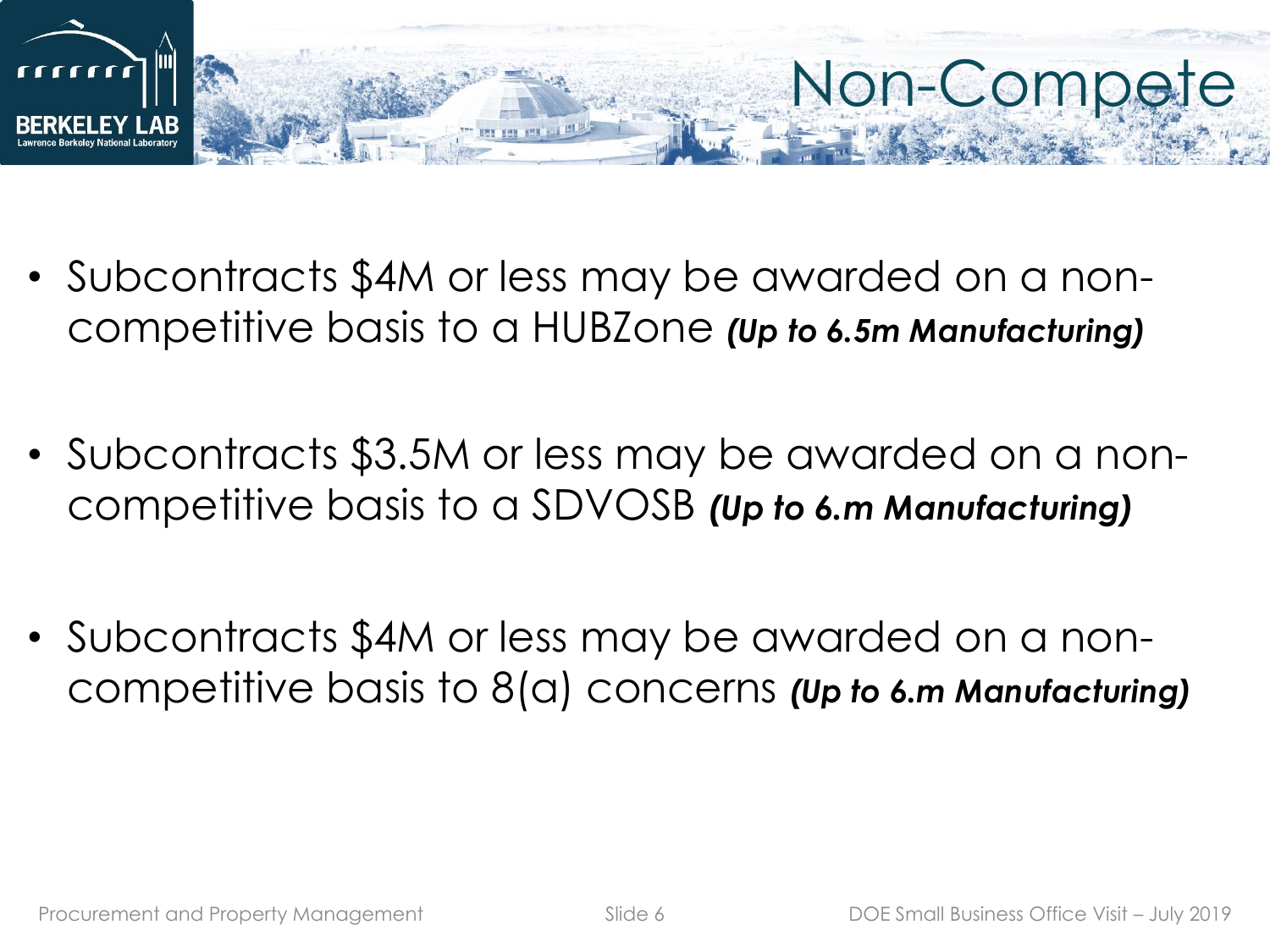

#### **FY21 Volume by Area (Total – 53,097) FY21 Spend by Area (Total \$477M)**





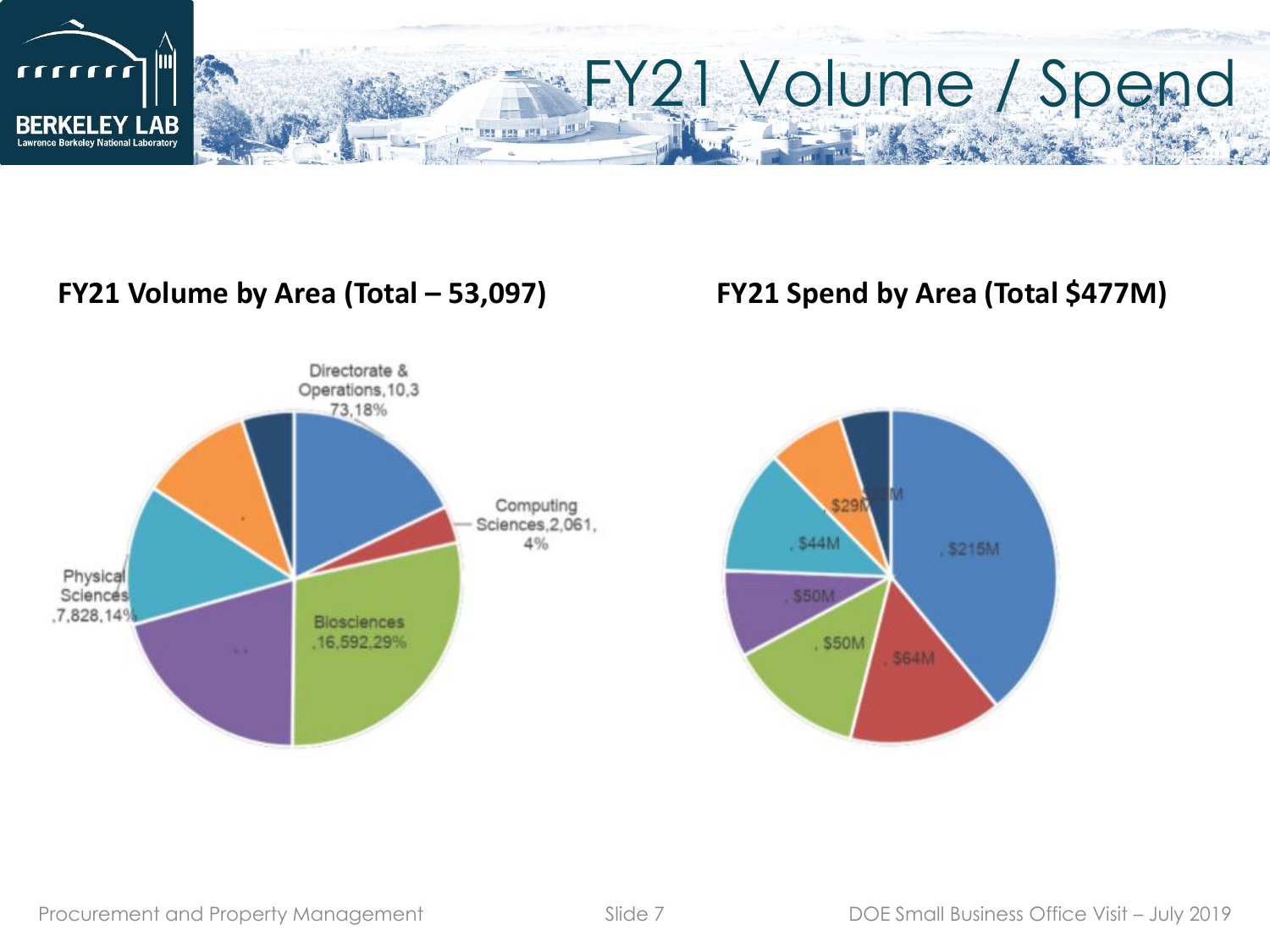

#### **Socioeconomic Results Thru Feb '22 (\$142.4m)**

FY22 Year-to-Date Socioeconomic Performance

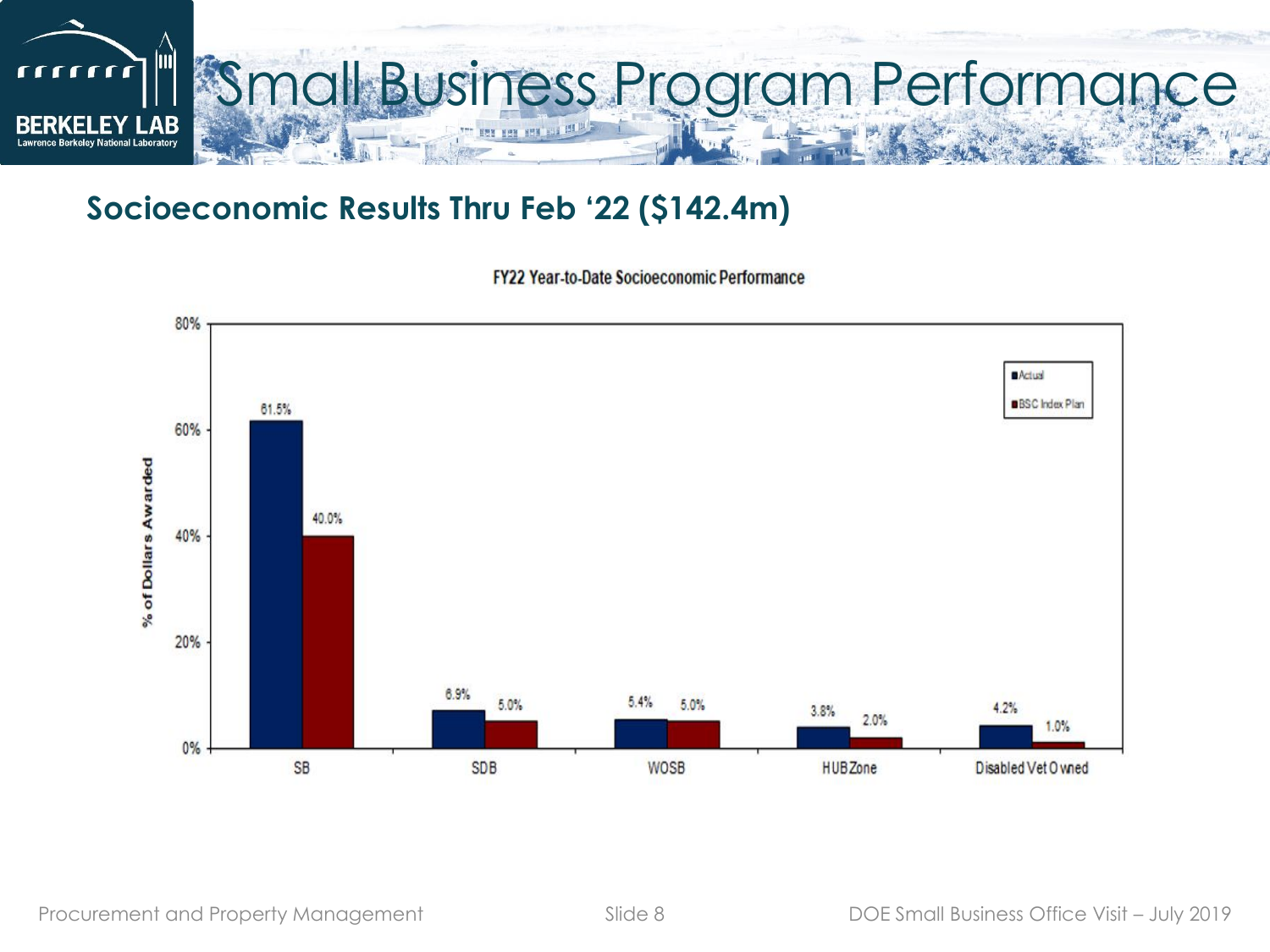

### System Award Management (SAM.GOV) Registration

## LBNL Registration

#### **BERKELEY LAB's Supplier Registration** Form

Completing the form allows you to be added to our internal supplier database, which is used by our Procurement personnel and by technical end users when they perform market research.

mecants@lbl.gov (not shared) Switch account

 ⊙

**Description of Products/Services** Please use short description. Maximum: 100 words.

Your answer

**Company Name** 

Your answer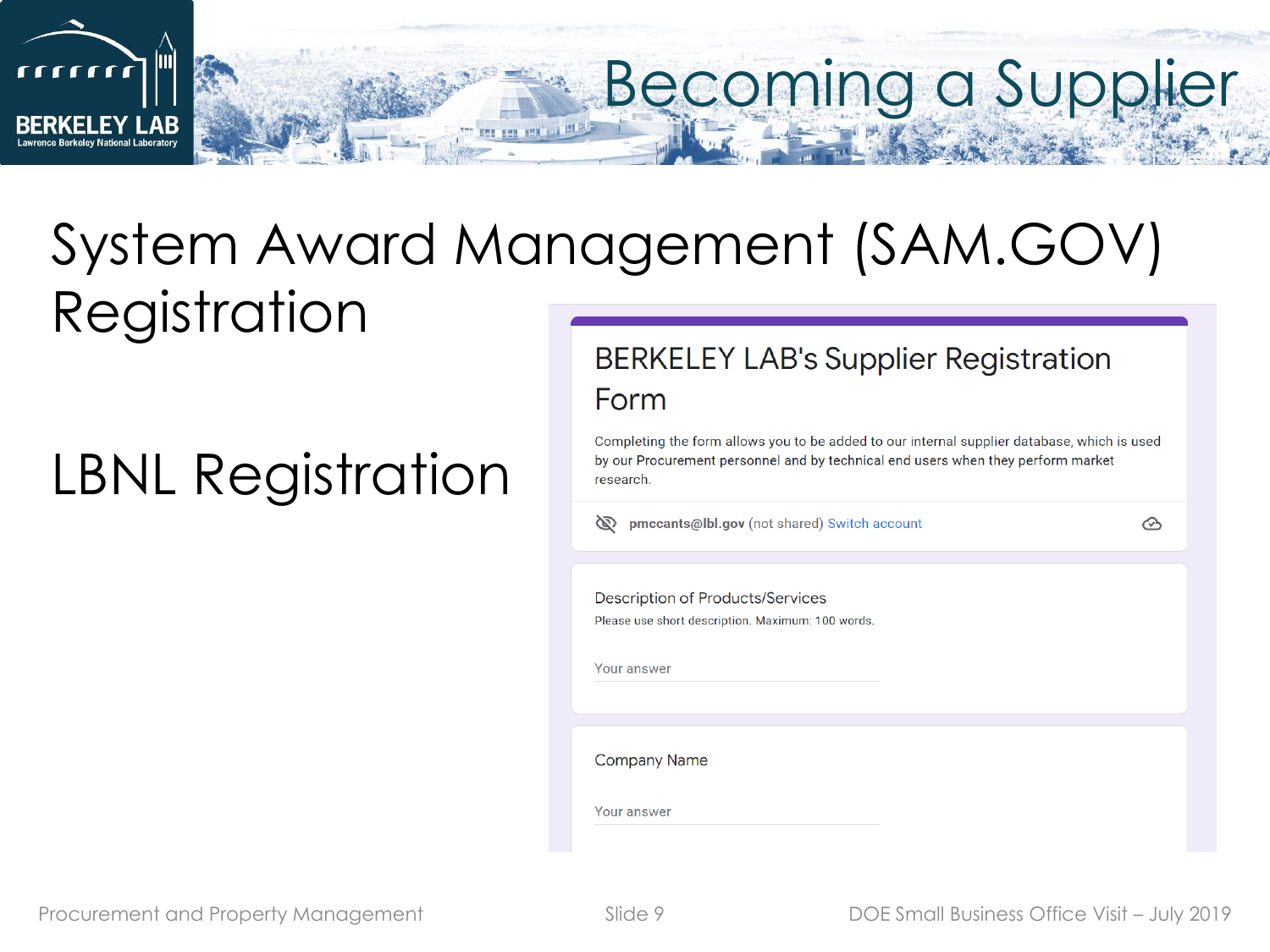

# General Provisions

### **General Provisions**

Click on a subject area for General Provisions specific to that area.

The General Provisions are applicable to solicitations and awards for the indicated types of procurements. To view an earlier version of the General Provisions, click here or contact the Berkeley Lab Procurement Specialist.

- General Provisions for Architect-Engineer Services
- General Provisions for Commercial Supplies and Services
- General Provisions for Commercial Supplies and Services (Foreign)
- General Provisions for Consultant Services
- General Provisions for Equipment Lease
- General Provisions for Fixed Price Non-Commercial Supplies & Services
- General Provisions for Fixed Price Construction
- General Provisions for Cost Reimbursable Subcontracts
- General Provisions for Cost Reimbursable (No Fee) Subcontracts (with Educational Institutions and Nonprofit Organizations)
- General Provisions for Standard Research Subcontracts
- General Provisions for Time & Material Subcontracts

Procurement and Property Management Slide 10 Suite 10 DOE Small Business Office Visit – July 2019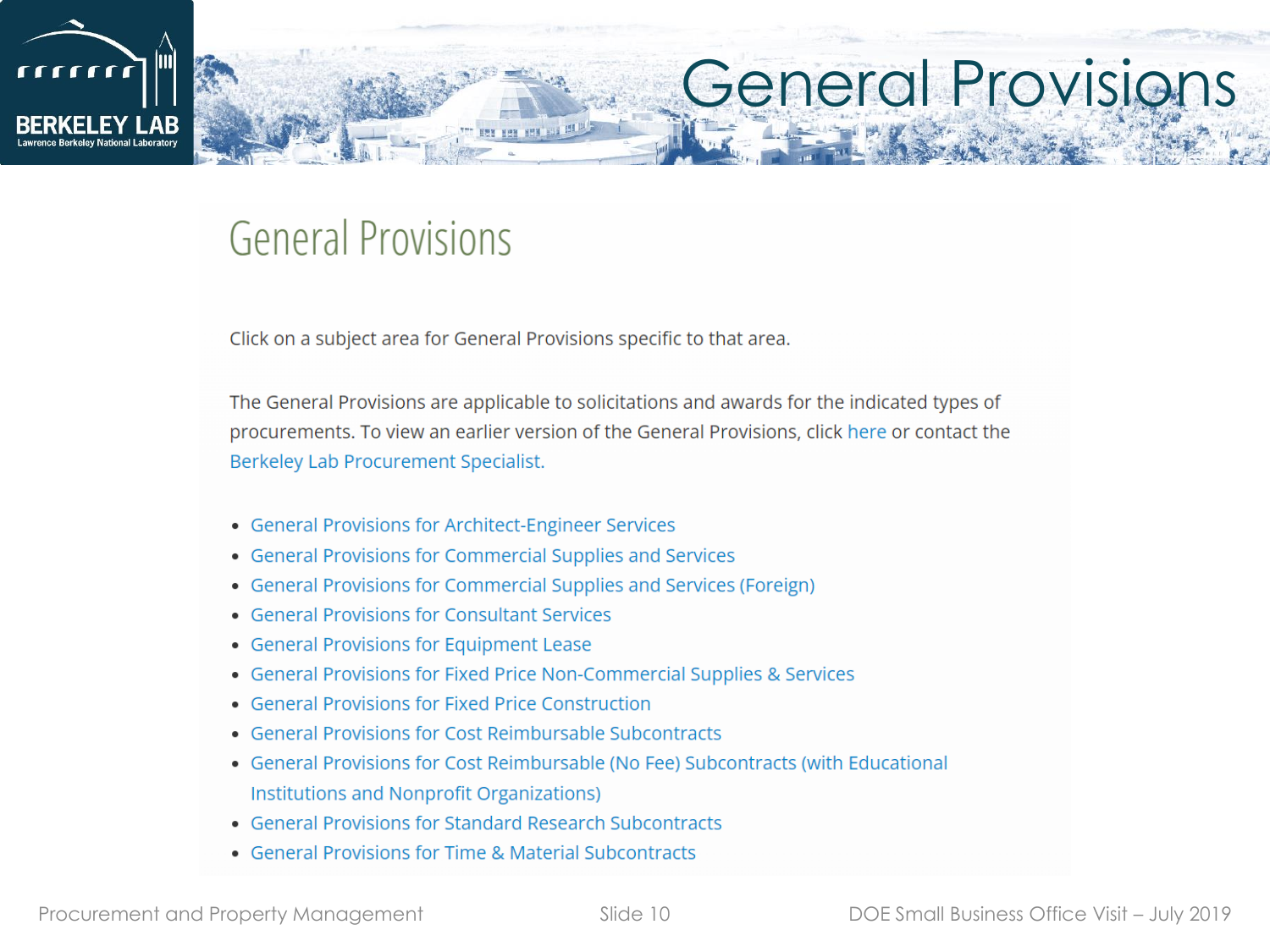

# Forecasting

| <b>Description of</b><br>the<br><b>Acquisition</b>                                                 | $\div$ Acquisition Type $\div$ | Acquisition $\triangle$<br>Vehicle | Estimated $\triangle$<br>Value     | <b>Estimated</b><br><b>Fiscal</b><br>Year &<br><b>Ouarter</b><br>of RFP<br><b>Release</b> |
|----------------------------------------------------------------------------------------------------|--------------------------------|------------------------------------|------------------------------------|-------------------------------------------------------------------------------------------|
| <b>Small Business</b><br>Partner for<br>eBuy/eCommerce<br>Industrial and<br>Scientific<br>Catalogs | Services                       | Master<br>Agreement                | >\$10 million                      | FY2022<br>Quarter 1                                                                       |
| Analytical<br>Laboratory<br><b>Testing Services</b>                                                | Services                       | Master<br>Agreement                | $$1$ to 3<br>million in<br>total   | FY2021<br>Quarter 4                                                                       |
| Environmental<br><b>Support Services</b>                                                           | Services                       | Master<br>Agreement                | $$5$ to 9<br>million in<br>total   | FY2021<br>Quarter 4                                                                       |
| <b>Tree Trimming</b><br>Services                                                                   | Services                       | Master<br>Agreement                | $$1$ to 2<br>million               | FY2021<br>Quarter 4                                                                       |
| <b>Waste Services</b>                                                                              | Services                       | Subcontract                        | $$1$ to 2<br>million               | FY2021<br>Quarter 4                                                                       |
| ESnet 6 - High<br><b>Touch Hardware</b>                                                            | Technology                     | Subcontract                        | $$3$ to 5<br>million               | FY2021<br>Quarter 4                                                                       |
| Ecommerce<br>Platform                                                                              | Technology                     | Subcontract                        | \$500k-\$1<br>million              | <b>TBD</b>                                                                                |
| <b>LCLS-II HE-SXR</b><br><b>Undulators</b>                                                         | Technology                     | Subcontract                        | $$3$ to 5<br>million               | <b>TBD</b>                                                                                |
| Storage<br>Equipment<br>(related to<br>NERSC)                                                      | Technology                     | Subcontract                        | \$500k-\$1<br>million              | <b>TBD</b>                                                                                |
| <b>Cost Estimating</b><br>Services                                                                 | Construction/Design            | Master<br>Agreement(s)             | \$500k each:<br>multiple<br>awards | FY2022<br>Quarter 4                                                                       |
| Showing 1 to 10 of 14 entries                                                                      |                                |                                    |                                    | くPrevious Next ><br><b>DUE STITUIT DUST RESS UTILE 8</b> YISH - JUTY ZUT $3^{11}$         |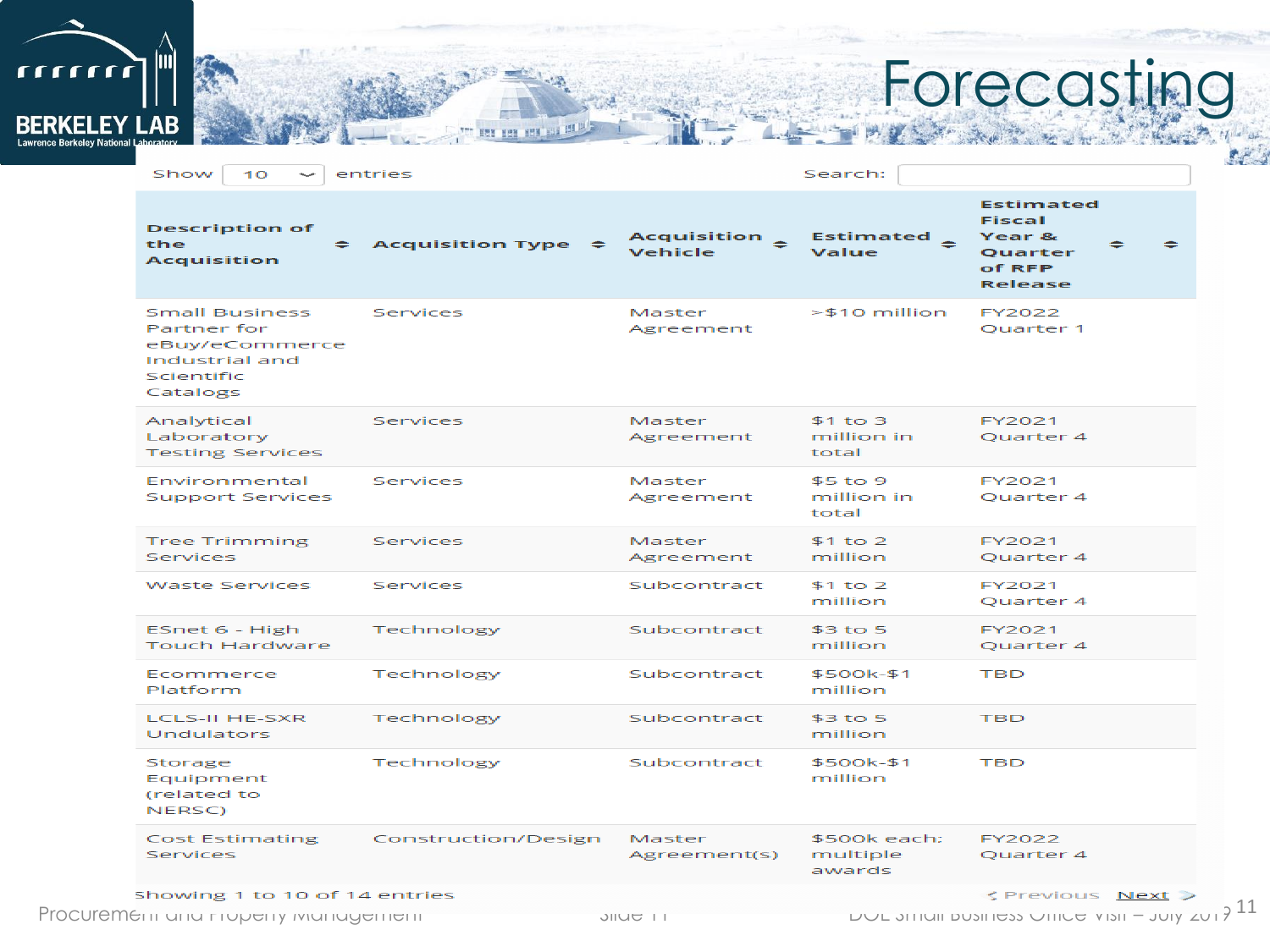

## LBNL Supplier Registry

https://procurement.lbl.gov/welcome-to-procurement-property/smallbusiness-program/

### LBNL Potential Subcontracting Opportunities

[https://procurement.lbl.gov/welcome-to-procurement](https://procurement.lbl.gov/welcome-to-procurement-property/become-a-supplier/project-opportunities/)property/become-a-supplier/project-opportunities/

### System for Award Management (SAM.Gov) https://sam.gov/content/home